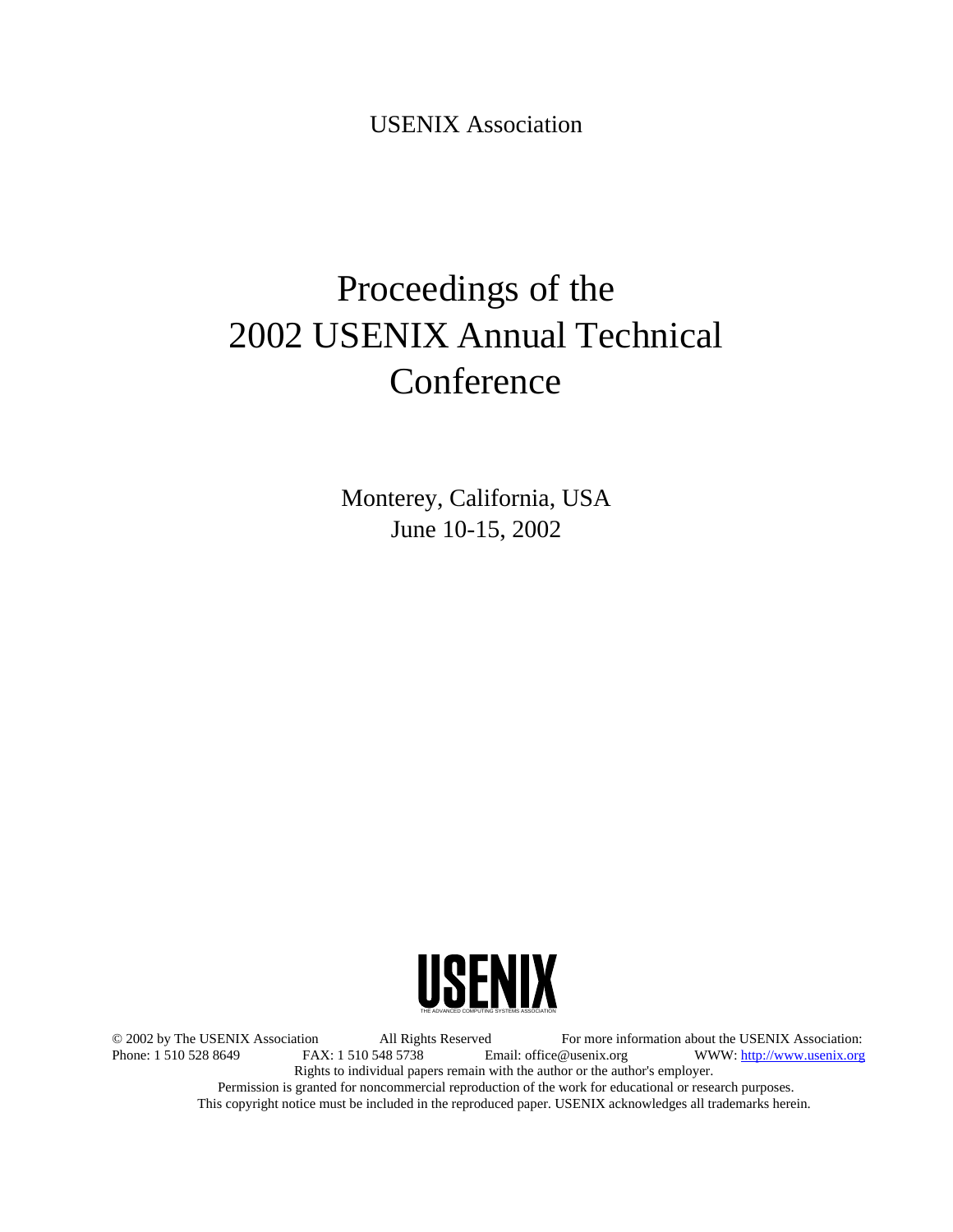## Structure and Performance of the Direct Access File System

Kostas Magoutis, Salimah Addetia, Alexandra Fedorova, Margo I. Seltzer Division of Engineering and Applied Sciences, Harvard University

Jeffrey S. Chase, Andrew J. Gallatin, Richard Kisley, Rajiv G. Wickremesinghe Department of Computer Science, Duke University

> Eran Gabber Lucent Technologies - Bell Laboratories

## Abstract

The Direct Access File System (DAFS) is an emerging industrial standard for network-attached storage. DAFS takes advantage of new user-level network interface standards. This enables a user-level file system structure in which client-side functionality for remote data access resides in a library rather than in the kernel. This structure addresses longstanding performance problems stemming from weak integration of buffering layers in the network transport, kernel-based file systems and applications. The benefits of this architecture include lightweight, portable and asynchronous access to network storage and improved application control over data movement, caching and prefetching.

This paper explores the fundamental performance characteristics of a user-level file system structure based on DAFS. It presents experimental results from an open-source DAFS prototype and compares its performance to a kernel-based NFS implementation optimized for zero-copy data transfer. The results show that both systems can deliver file access throughput in excess of 100 MB/s, saturating network links with similar raw bandwidth. Lower client overhead in the DAFS configuration can improve application performance by up to 40% over optimized NFS when application processing and I/O demands are well-balanced.

## 1 Introduction

The performance of high-speed network storage systems is often limited by client overhead, such as memory copying, network access costs and protocol overhead [2, 8, 20, 29]. A related source of inefficiency stems from poor integration of applications and file system services; lack of control over kernel policies leads to problems such as double caching, false prefetching and poor concurrency management [34]. As a result, databases and other performance-critical applications often bypass file systems in favor of raw block storage access. This sacrifices the benefits of the file system model, including ease of administration and safe sharing of resources and data. These problems have also motivated the design of radical operating system structures to allow application control over resource management [21, 31].

The recent emergence of commercial directaccess transport networks creates an opportunity to address these issues without changing operating systems in common use. These networks incorporate two defining features: user-level networking and remote direct memory access (RDMA). User-level networking allows safe network communication directly from user-mode applications, removing the kernel from the critical I/O path. RDMA allows the network adapter to reduce copy overhead by accessing application buffers directly.

The Direct Access File System (DAFS) [14] is a new standard for network-attached storage over direct-access transport networks. The DAFS protocol is based on the Network File System Version 4 protocol [32], with added protocol features for direct data transfer using RDMA, scatter/gather list I/O, reliable locking, command flow-control and session recovery. DAFS is designed to enable a user-level file system client: a DAFS client may run as an application library above the operating system kernel, with the kernel's role limited to basic network device support and memory management. This structure can improve performance, portability and reliability, and offer applications fully asynchronous I/O and more direct control over data movement and caching. Network Appliance and other networkattached storage vendors are planning DAFS interfaces for their products.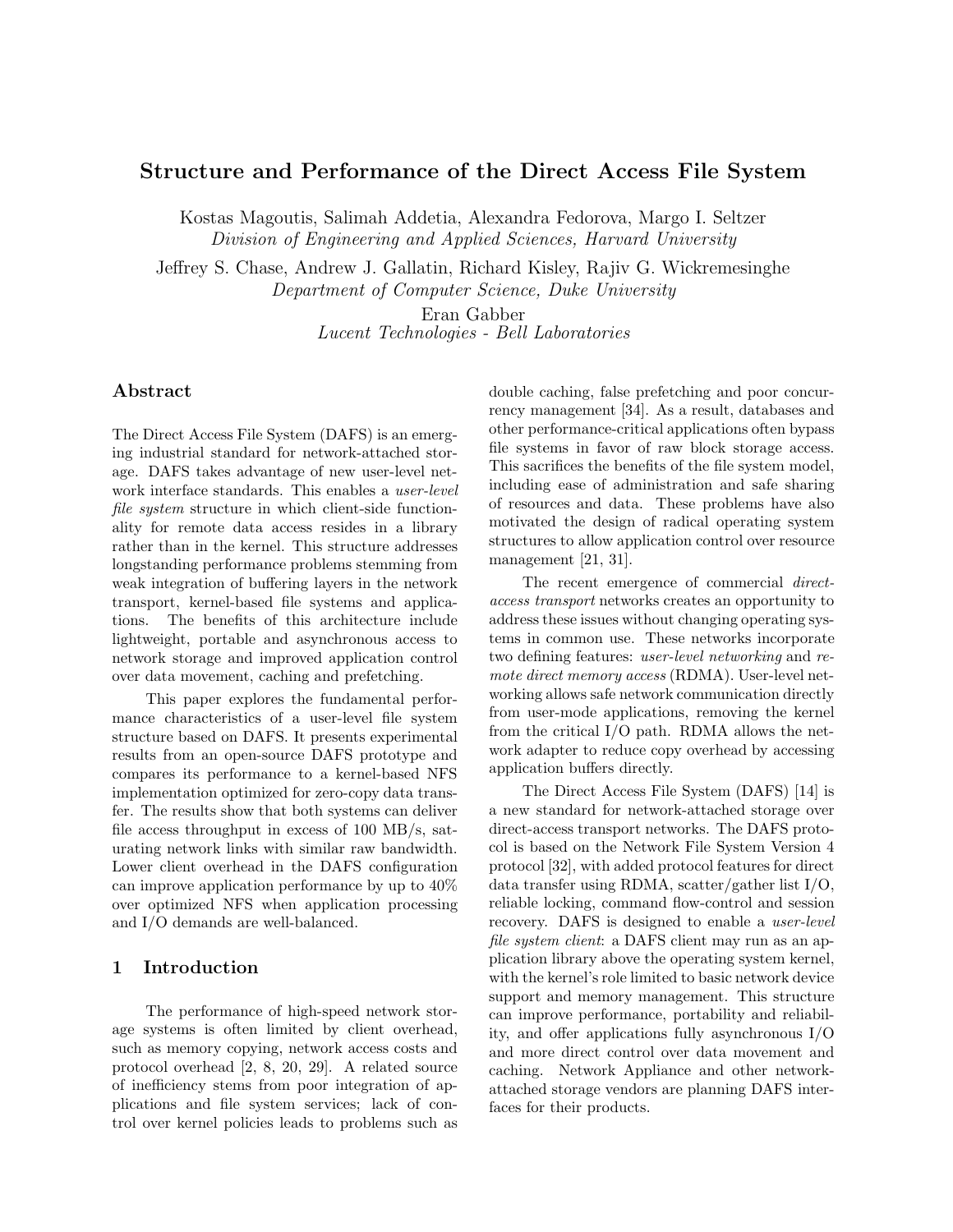This paper explores the fundamental structural and performance characteristics of network file access using a user-level file system structure on a direct-access transport network with RDMA. We use DAFS as a basis for exploring these features since it is the first fully-specified file system protocol to support them. We describe DAFS-based client and server reference implementations for an open-source Unix system (FreeBSD) and report experimental results, comparing DAFS to a zero-copy NFS implementation. Our purpose is to illustrate the benefits and tradeoffs of these techniques to provide a basis for informed choices about deployment of DAFS-based systems and similar extensions to other network file protocols, such as NFS.

Our experiments explore the application properties that determine how RDMA and user-level file systems affect performance. For example, when a workload is balanced (i.e., the application simultaneously saturates the CPU and network link) DAFS delivers the most benefit compared to more traditional architectures. When workloads are limited by the disk, DAFS and more traditional network file systems behave comparably. Other workload factors such as metadata-intensity, I/O sizes, file sizes, and I/O access pattern also influence performance.

An important property of the user-level file system structure is that applications are no longer bound by the kernel's policies for file system buffering, caching and prefetching. The user-level file system structure and the DAFS API allow applications full control over file system access; however, the application can no longer benefit from shared kernel facilities for caching and prefetching. A secondary goal of our work is to show how adaptation libraries for specific classes of applications enable those applications to benefit from improved control and tighter integration with the file system, while reducing or eliminating the burden on application developers. We present experiments with two adaptation libraries for DAFS clients: Berkeley DB [28] and the TPIE external memory I/O toolkit [37]. These adaptation libraries provide the benefits of the user-level file system without requiring that applications be modified to use the DAFS API.

The layout of this paper is as follows. Section 2 summarizes the trends that motivated DAFS and user-level file systems and sets our study in context with previous work. Section 3 gives an overview of the salient features of the DAFS specifications, and Section 4 describes the DAFS reference implementation used in the experiments. Section 5 presents two example adaptation libraries, and Section 6 describes zero-copy, kernel-based NFS as an alternative to DAFS. Section 7 presents experimental results. We conclude in Section 8.

### 2 Background and Related Work

In this section, we discuss the previous work that lays the foundation for DAFS and provides the context for our experimental results. We begin with a discussion of the issues that limit performance in network storage systems and then discuss the two critical architectural features that we examine to attack performance bottlenecks: direct-access transports and user-level file systems.

#### 2.1 Network Storage Performance

Network storage solutions can be categorized as Storage-Area Network (SAN)-based solutions, which provide a block abstraction to clients, and Network-Attached Storage (NAS)-based solutions, which export a network file system interface. Because a SAN storage volume appears as a local disk, the client has full control over the volume's data layout; client-side file systems or database software can run unmodified [23]. However, this precludes concurrent access to the shared volume from other clients, unless the client software is extended to coordinate its accesses with other clients [36]. In contrast, a NAS-based file service can control sharing and access for individual files on a shared volume. This approach allows safe data sharing across diverse clients and applications.

Communication overhead was a key factor driving acceptance of Fibre Channel [20] as a highperformance SAN. Fibre Channel leverages network interface controller (NIC) support to offload transport processing from the host and access I/O blocks in host memory directly without copying. Recently, NICs supporting the emerging iSCSI block storage standard have entered the market as an IP-based SAN alternative. In contrast, NAS solutions have typically used IP-based protocols over conventional NICs, and have paid a performance penalty. The most-often cited causes for poor performance of network file systems are (a) protocol processing in network stacks; (b) memory copies [2, 15, 29, 35]; and (c) other kernel overhead such as system calls and context switches. Data copying, in particular, incurs substantial per-byte overhead in the CPU and memory system that is not masked by advancing processor technology.

One way to reduce network storage access over-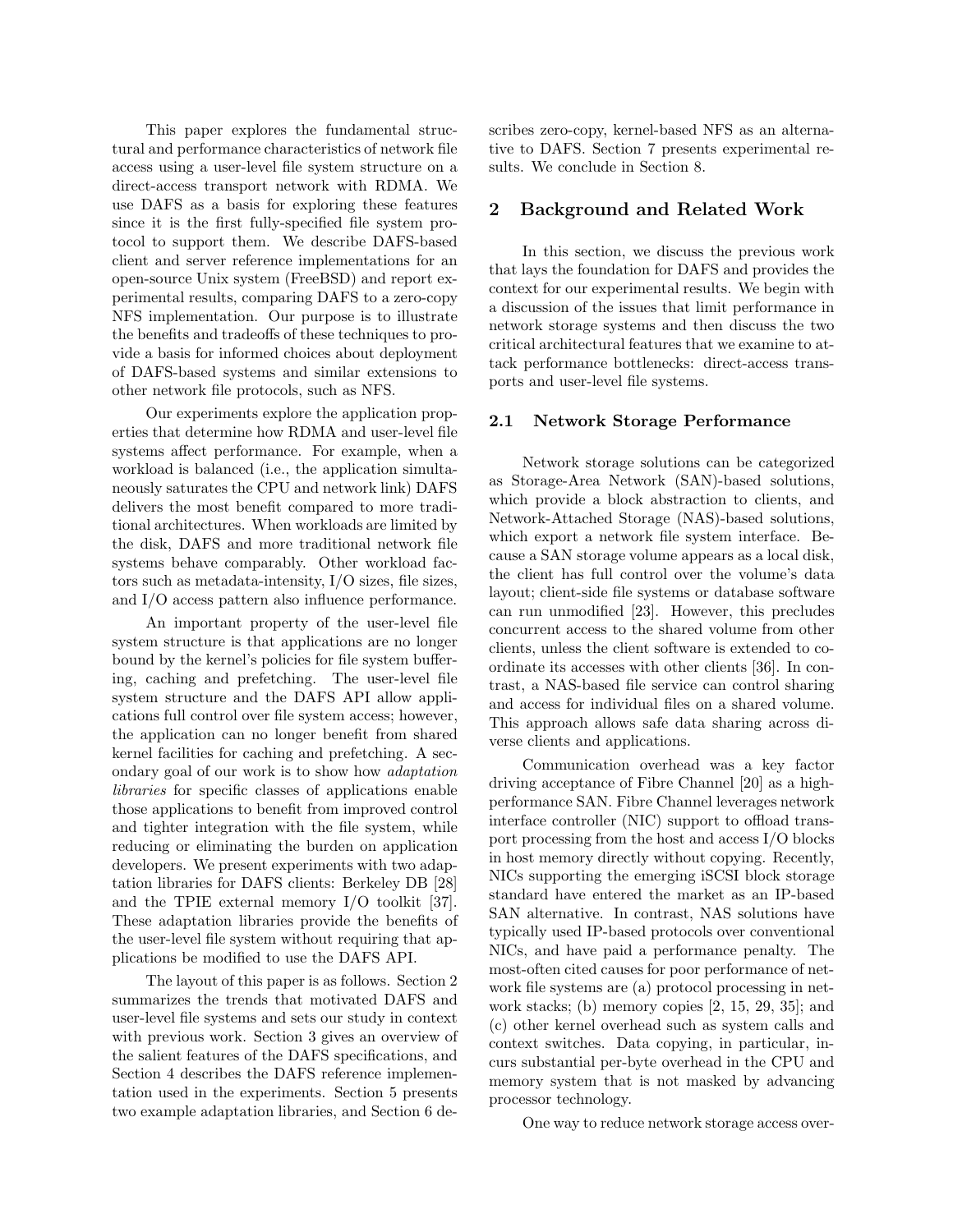head is to offload some or all of the transport protocol processing to the NIC. Many network adapters can compute Internet checksums as data moves to and from host memory; this approach is relatively simple and delivers a substantial benefit. An increasing number of adapters can offload all TCP or UDP protocol processing, but more substantial kernel revisions are needed to use them. Neither approach by itself avoids the fundamental overheads of data copying.

Several known techniques can remove copies from the transport data path. Previous work has explored copy avoidance for TCP/IP communication (Chase et al. [8] provide a summary). Brustoloni [5] introduced emulated copy, a scheme that avoids copying in network  $I/O$  while preserving copy semantics. IO-Lite [29] adds scatter/gather features to the I/O API and relies on support from the NIC to handle multiple client processes safely without copying. Another approach is to implement critical applications (e.g., Web servers) in the kernel [19]. Some of the advantages can be obtained more cleanly with combined data movement primitives, e.g., sendfile, which move data from storage directly to a network connection without a user space transfer; this is useful for file transfer in common server applications.

DAFS was introduced to combine the low overhead and flexibility of SAN products with the generality of NAS file services. The DAFS approach to removing these overheads is to use a direct-access transport to read and write application buffers directly. DAFS also enables implementation of the file system client at user level for improved efficiency, portability and application control. The next two sections discuss these aspects of DAFS in more detail. In Section 6, we discuss an alternative approach that reduces NFS overhead by eliminating data copying.

#### 2.2 Direct-Access Transports

Direct-access transports are characterized by NIC support for remote direct memory access (RDMA), user-level networking with minimal kernel overhead, reliable messaging transport connections and per-connection buffering, and efficient asynchronous event notification. The Virtual Interface (VI) Architecture [12] defines a host interface and API for NICs supporting these features.

Direct-access transports enable user-level networking in which the user-mode process interacts directly with the NIC to send or receive messages



Figure 1: User-level vs. kernel-based client file system structure.

with minimal intervention from the operating system kernel. The NIC device exposes an array of connection descriptors to the system physical address space. At connection setup time, the kernel network driver maps a free connection descriptor into the user process virtual address space, giving the process direct and safe access to NIC control registers and buffer queues in the descriptor. This enables RDMA, which allows the network adapter to reduce copy overhead by accessing application buffers directly. The combination of user-level network access and copy avoidance has a lengthy heritage in research systems spanning two decades [2, 4, 6, 33, 38].

The experiments in Section 7 quantify the improvement in access overhead that DAFS gains from RDMA and transport offload on direct-access NICs.

#### 2.3 User-Level File Systems

In addition to overhead reduction, the DAFS protocol leverages user-level networking to enable the network file system structure depicted in the left-hand side of Figure 1. In contrast to traditional kernel-based network file system implementations, as shown in the right side of Figure 1, DAFS file clients may run in user mode as libraries linked directly with applications.

While DAFS also supports kernel-based clients, our work focuses primarily on the properties of the user-level file system structure. A user-level client yields additional modest reductions in overhead by removing system call costs. Perhaps more importantly, it can run on any operating system, with no special kernel support needed other than the NIC driver itself. The client may evolve independently of the operating system, and multiple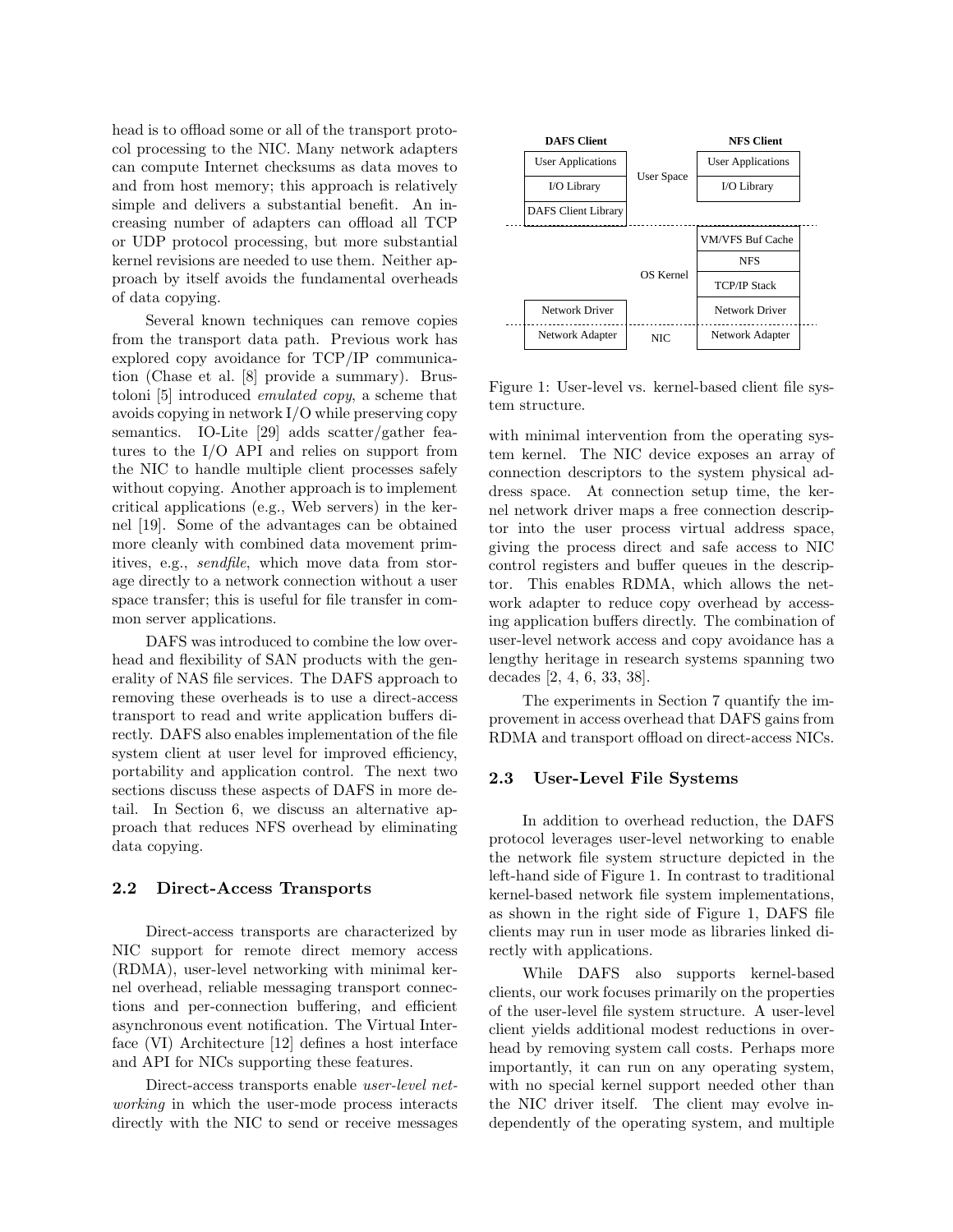client implementations may run on the same system. Most importantly, this structure offers an opportunity to improve integration of file system functions with I/O-intensive applications. In particular, it enables fully asynchronous pipelined file system access, even on systems with inadequate kernel support for asynchronous  $I/O$ , and it offers full application control over caching, data movement and prefetching.

It has long been recognized that the kernel policies for file system caching and prefetching are poorly matched to the needs of some important applications [34]. Migrating these OS functions into libraries to allow improved application control and specialization is similar in spirit to the *library oper*ating systems of Exokernel [21], protocol service decomposition for high-speed networking [24], and related approaches. User-level file systems were conceived for the SHRIMP project [4] and the Network-Attached Secure Disks (NASD) project [18]. NFS and other network file system protocols could support user-level clients over an RPC layer incorporating the relevant features of DAFS [7], and we believe that our results and conclusions would apply to such a system.

Earlier work arguing against user-level file systems [39] assumed some form of kernel mediation in the critical I/O path and did not take into account the primary sources of overhead outlined in Section 2.1. However, the user-level structure considered in this paper does have potential disadvantages. It depends on direct-access network hardware, which is not yet widely deployed. Although an application can control caching and prefetching, it does not benefit from the common policies for shared caching and prefetching in the kernel. Thus, in its simplest form, this structure places more burden on the application to manage data movement, and it may be necessary to extend applications to use a new file system API. Section 5 shows how this power and complexity can be encapsulated in prepackaged I/O adaptation libraries (depicted in Figure 1) implementing APIs and policies appropriate for a particular class of applications. If the adaptation API has the same syntax and semantics as a pre-existing API, then it is unnecessary to modify the applications themselves (or the operating system).

#### 3 DAFS Architecture and Standards

The DAFS specification grew out of the DAFS Collaborative, an industry/academic consortium led by Network Appliance and Intel, and it is presently undergoing standardization through the Storage Networking Industry Association (SNIA).

The draft standard defines the DAFS protocol [14] as a set of request and response formats and their semantics, and a recommended procedural DAFS API [13] to access the DAFS service from a client program. Because library-level components may be replaced, client programs may access a DAFS service through any convenient I/O interface. The DAFS API is specified as a recommended interface to promote portability of DAFS client programs. The DAFS API is richer and more complex than common file system APIs including the standard Unix system call interface.

The next section gives an overview of the DAFS architecture and standards, with an emphasis on the transport-related aspects: Sections 3.2 and 3.3 focus on DAFS support for RDMA and asynchronous file I/O respectively.

#### 3.1 DAFS Protocol Summary

The DAFS protocol derives from NFS Version 4 [32] (NFSv4) but diverges from it in several significant ways. DAFS assumes a reliable network transport and offers server-directed command flowcontrol in a manner similar to block storage protocols such as iSCSI. In contrast to NFSv4, every DAFS operation is a separate request, but DAFS supports request chaining to allow pipelining of dependent requests (e.g., a name lookup or open followed by file *read*). DAFS protocol headers are organized to preserve alignment of fixed-size fields. DAFS also defines features for reliable session recovery and enhanced locking primitives. To enable the application (or an adaptation layer) to support file caching, DAFS adopts the NFSv4 mechanism for consistent caching based on *open delega*tions [1, 14, 32].

The DAFS specification is independent of the underlying transport, but its features depend on direct-access NICs. In addition, some transportlevel features (e.g., message flow-control) are defined within the DAFS protocol itself, although they could be viewed as a separate layer below the file service protocol.

## 3.2 Direct-Access Data Transfer

To benefit from RDMA, DAFS supports direct variants of key data transfer operations (read, write, readdir, getattr, setattr). Direct operations transfer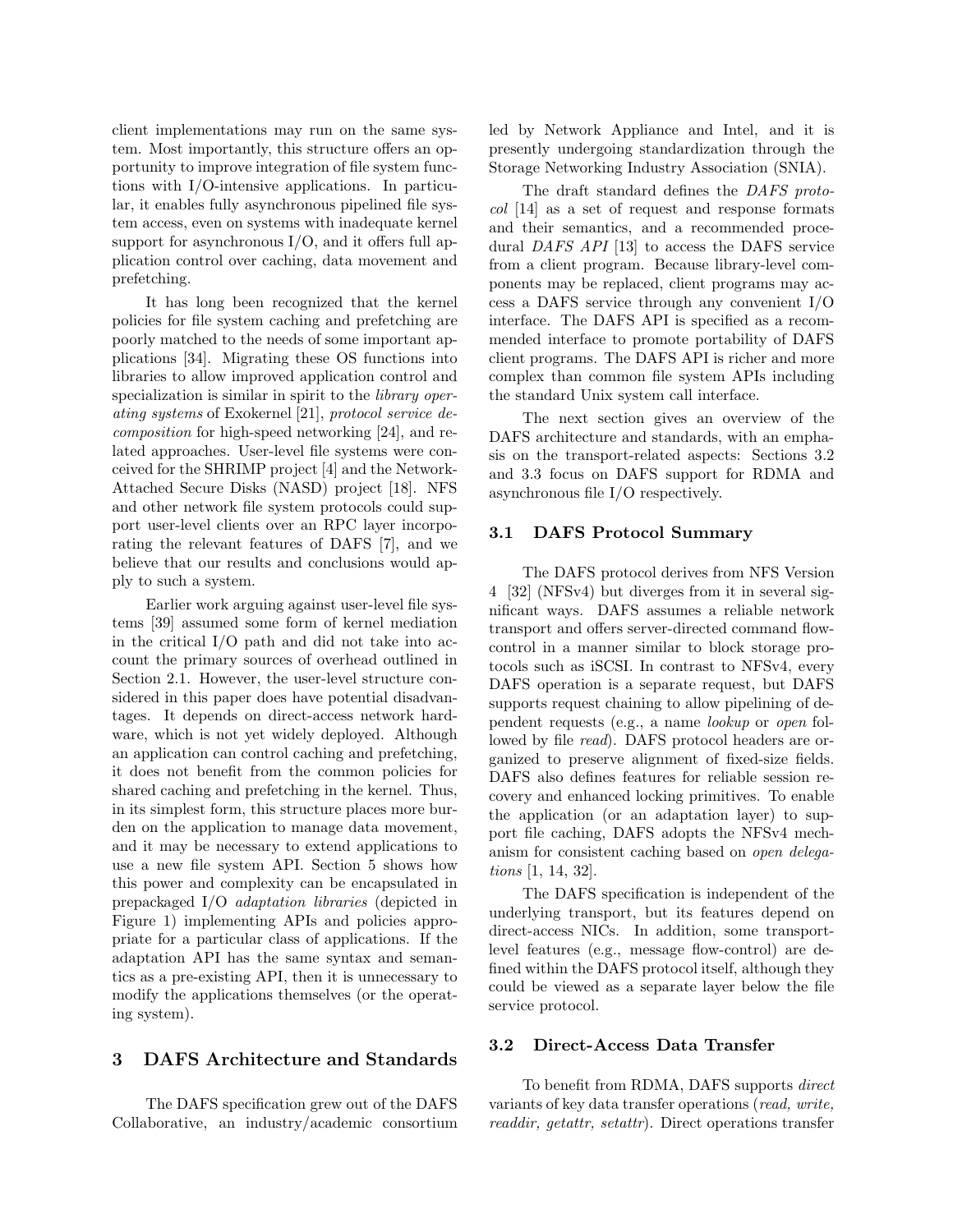directly to or from client-provided memory regions using RDMA read or write operations as described in Section 2.2.

The client must register each memory region with the local kernel before requesting direct I/O on the region. The DAFS API defines primitives to register and unregister memory regions for direct I/O; the register primitive returns a region descriptor to designate the region for direct I/O operations. In current implementations, registration issues a system call to pin buffer regions in physical memory, then loads page translations for the region into a lookup table on the NIC so that it may interpret incoming RDMA directives. To control buffer pinning by a process for direct  $I/O$ , the operating system should impose a resource limit similar to that applied in the case of the 4.4BSD mlock API [26]. Buffer registration may be encapsulated in an adaptation library.

RDMA operations for direct I/O in the DAFS protocol are always initiated by the server rather than a client. For example, to request a DAFS direct write, the client's write request to the server includes a region token for the buffer containing the data. The server then issues an RDMA read to fetch the data from the client, and responds to the DAFS write request after the RDMA completes. This allows the server to manage its buffers and control the order and rate of data transfer [27].

#### 3.3 Asynchronous I/O and Prefetching

The DAFS API supports a fully asynchronous interface, enabling clients to pipeline I/O operations and overlap them with application processing. A flexible event notification mechanism delivers asynchronous I/O completions: the client may create an arbitrary number of completion groups, specify an arbitrary completion group for each DAFS operation and poll or wait for events on any completion group.

The asynchronous I/O primitives enable eventdriven application architectures as an alternative to multithreading. Event-driven application structures are often more efficient and more portable than those based on threads. Asynchronous I/O APIs allow better application control over concurrency, often with lower overhead than synchronous I/O using threads.

Many NFS implementations support a limited form of asynchrony beneath synchronous kernel I/O APIs. Typically, multiple processes (called I/O daemons or *nfsiods*) issue blocking requests for sequential block read-ahead or write-behind. Unfortunately, frequent nfsiod context switching adds overhead [2]. The kernel policies only prefetch after a run of sequential reads and may prefetch erroneously if future reads are not sequential.

## 4 DAFS Reference Implementation

We have built prototypes of a user-level DAFS client and a kernel DAFS server implementation for FreeBSD. Both sides of the reference implementation use protocol stubs in a DAFS SDK provided by Network Appliance. The reference implementation currently uses a 1.25 Gb/s Giganet cLAN VI interconnect.

#### 4.1 User-level Client

The user-level DAFS client is based on a threemodule design, separating transport functions, flowcontrol and protocol handling. It implements an asynchronous event-driven control core for the DAFS request/response channel protocol. The subset of the DAFS API supported includes direct and asynchronous variants of basic file access and data transfer operations.

The client design allows full asynchrony for single-threaded applications. All requests to the library are non-blocking, unless the caller explicitly requests to wait for a pending completion. The client polls for event completion in the context of application threads, in explicit polling requests and in a standard preamble/epilogue executed on every entry and exit to the library. At these points, it checks for received responses and may also initiate pending sends if permitted by the request flowcontrol window. Each thread entry into the library advances the work of the client. One drawback of this structure is that pending completions build up on the client receive queues if the application does not enter the library. However, deferring response processing in this case does not interfere with the activity of the client, since it is not collecting its completions or initiating new I/O. A more general approach was recently proposed for asynchronous application-level networking in Exokernel [16].

## 4.2 Kernel Server

The kernel-based DAFS server [25] is a kernelloadable module for FreeBSD 4.3-RELEASE that implements the complete DAFS specification. Using the VFS/Vnode interface, the server may export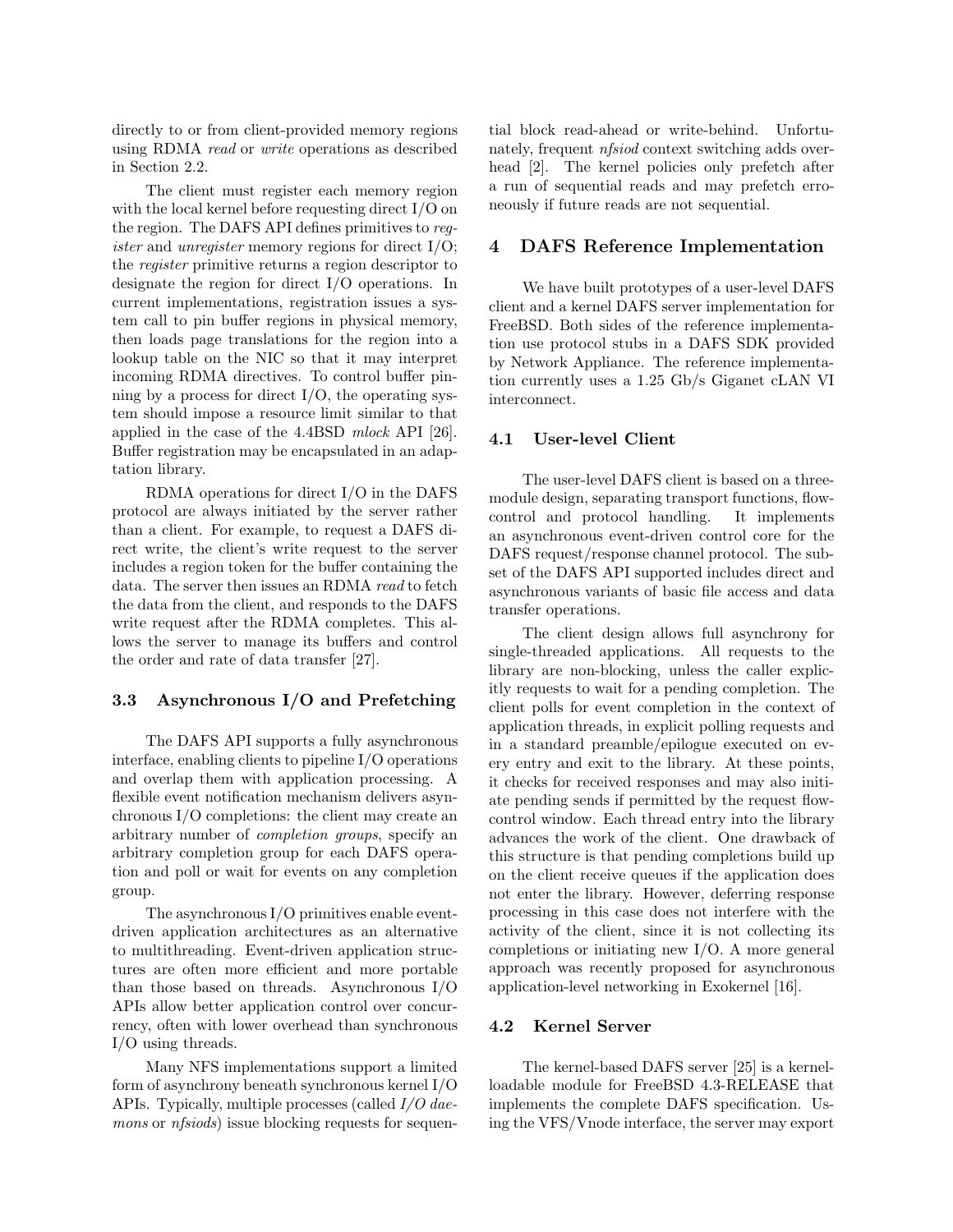any local file system through DAFS. The kernelbased server also has an event-driven design and takes advantage of efficient hardware support for event notification and delivery in asynchronous network I/O. The server is multithreaded in order to deal with blocking conditions in disk I/O and buffer cache locking.

## 5 Adaptation Libraries

Adaptation libraries are user-level I/O libraries that implement high-level abstractions, caching and prefetching, and insulate applications from the complexity of handling DAFS I/O. Adaptation libraries interpose between the application and the file system interface (e.g., the DAFS API). By introducing versions of the library for each file system API, applications written for the library I/O API can run over user-level or kernel-based file systems, as depicted in Figure 2.

DAFS-based adaptation libraries offer an opportunity to specialize file system functions for classes of applications. For example, file caching at the application level offers three potential benefits. First, the application can access a userlevel cache with lower overhead than a kernel-based cache accessed through the system call interface. Second, the client can efficiently use applicationspecific fetch and replacement policies. Third, in cases where caching is an essential function of the adaptation library, a user-level file system avoids the problem of double caching, in which data is cached redundantly in the kernel-level and userlevel caches.

One problem with user-level caching is that the kernel virtual memory system may evict cached pages if the client cache consumes more memory than the kernel allocates to it. For this reason, each of these adaptation libraries either pre-registers its cache (as described in Section 3.2) or configures it to a "safe" size. A second problem is that user-level caches are not easily shared across multiple uncooperating applications, but the need for this sharing is less common in high-performance domains.

To illustrate the role of adaptation libraries, we consider two examples that we enhanced for use with DAFS: TPIE and Berkeley DB.

#### 5.1 TPIE

TPIE [37] (Transparent Parallel I/O Environment) is a toolkit for *external memory* (EM) algorithms. EM algorithms are structured to handle



Figure 2: Adaptation Libraries can benefit from user-level clients without modifying applications.

massive data problems efficiently by minimizing the number of I/O operations. They enhance locality of data accesses by performing I/O in large blocks and maximizing the useful computation on each block while it is in memory. The TPIE toolkit supports a range of applications including Geographic Information System (GIS) analysis programs for massive terrain grids [3].

To support EM algorithms, TPIE implements a dataflow-like streaming paradigm on collections of fixed-size records. It provides abstract stream types with high-level interfaces to "push" streams of data records through application-defined record operators. A pluggable Block Transfer Engine (BTE) manages transfer buffering and provides an interface to the underlying storage system. We introduced a new BTE for the DAFS interface, allowing us to run TPIE applications over DAFS without modification. The BTE does read-ahead and writebehind on data streams using DAFS asynchronous primitives, and handles the details of block clustering and memory registration for direct I/O.

#### 5.2 Berkeley DB

Berkeley DB (db) [28] is an open-source embedded database system that provides library support for concurrent storage and retrieval of key/value pairs. Db manages its own buffering and caching, independent of any caching at the underlying file system buffer cache. Db can be configured to use a specific page size (the unit of locking and I/O, usually 8KB) and buffer pool size. Running db over DAFS avoids double caching and bypasses the standard file system prefetching heuristics, which may degrade performance for common db access patterns. Section 7.4 shows the importance of these effects for db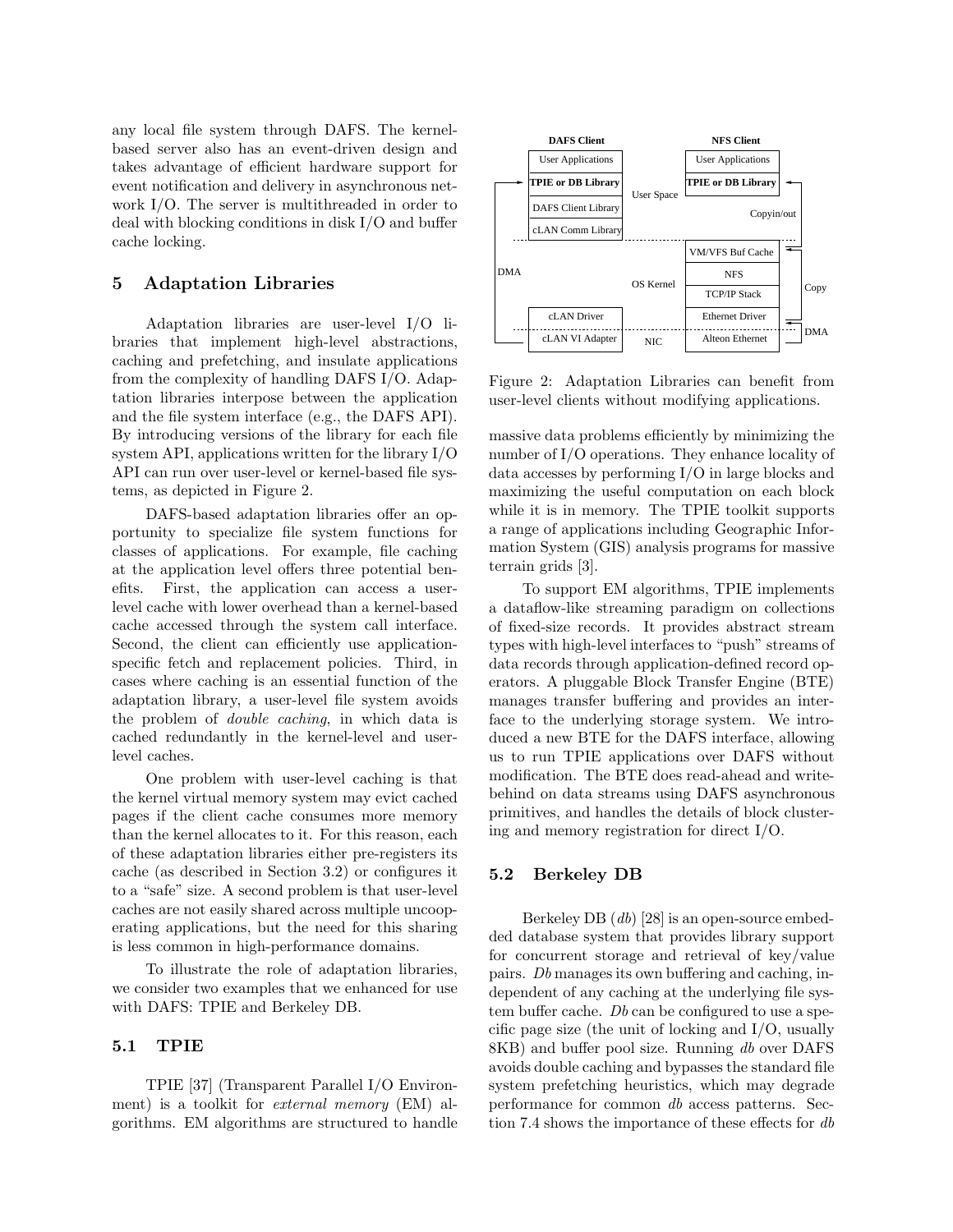performance.

### 6 Low-Overhead Kernel-Based NFS

The DAFS approach is one of several alternatives to improving access performance for network storage. In this section we consider a prominent competing structure as a basis for the empirical comparisons in Section 7. This approach enhances a kernel-based NFS client to reduce overhead for protocol processing and/or data movement. While this does not reduce system-call costs, there is no need to modify existing applications or even to relink them if the kernel API is preserved. However, it does require new kernel support, which is a barrier to fast and reliable deployment. Like DAFS, meaningful NFS enhancements of this sort also rely on new support in the NIC.

The most general form of copy avoidance for file services uses header splitting and page flipping, variants of which have been used with TCP/IP protocols for more than a decade (e.g., [5, 8, 11, 35]). To illustrate, we briefly describe FreeBSD enhancements to extend copy avoidance to read and write operations in NFS. Most NFS implementations send data directly from the kernel file cache without making a copy, so a client initiating a write and a server responding to a read can avoid copies. We focus on the case of a client receiving a read response containing a block of data to be placed in the file cache. The key challenge is to arrange for the NIC to deposit the data payload—the file block—page-aligned in one or more physical page frames. These pages may then be inserted into the file cache by reference, rather than by copying. It is then straightforward to deliver the data to a user process by remapping pages rather than by physical copy, but only if the user's buffers are page-grained and suitably aligned. This also assumes that the file system block size is an integral multiple of the page size.

To do this, the NIC first strips off any transport headers and the NFS header from each message and places the data in a separate page-aligned buffer (header splitting). Note that if the network MTU is smaller than the hardware page size, then the transfer of a page of data is spread across multiple packets, which can arrive at the receiver out-oforder and/or interspersed with packets from other flows. In order to pack the data contiguously into pages, the NIC must do significant protocol processing for NFS and its transport to decode the incoming packets. NFS complicates this processing with variable-length headers.

We modified the firmware for Alteon Tigon-II Gigabit Ethernet adapters to perform header splitting for NFS *read response* messages. This is sufficient to implement a zero-copy NFS client. Our modifications apply only when the transport is UDP/IP and the network is configured for Jumbo Frames, which allow NFS to exchange data in units of pages. To allow larger block sizes, we altered IP fragmentation code in the kernel to avoid splitting page buffers across fragments of large UDP packets. Together with other associated kernel support in the file cache and VM system, this allows zero-copy data exchange with NFS block-transfer sizes up to 32KB. Large NFS transfer sizes can reduce overhead for bulk data transfer by limiting the number of trips through the NFS protocol stack; this also reduces transport overheads on networks that allow large packets.

While this is not a general solution, it allows us to assess the performance potential of optimizing a kernel-based file system rather than adopting a direct-access user-level file system architecture like DAFS. It also approximates the performance achievable with a kernel-based DAFS client, or an NFS implementation over VI or some other RDMAcapable network interface. As a practical matter, the RDMA approach embraced in DAFS is a more promising alternative to low-overhead NFS. Note that page flipping NFS is much more difficult over TCP, because the NIC must buffer and reassemble the TCP stream to locate NFS headers appearing at arbitrary offsets in the stream. This is possible in NICs implementing a TCP offload engine, but impractical in conventional NICs such as the Tigon-II.

## 7 Experimental Results

This section presents performance results from a range of benchmarks over our DAFS reference implementation and two kernel-based NFS configurations. The goal of the analysis is to quantify the effects of the various architectural features we have discussed and understand how they interact with properties of the workload.

Our system configuration consists of Pentium III 800MHz clients and servers with the Server-Works LE chipset, equipped with 256MB-1GB of SDRAM on a 133 MHz memory bus. Disks are 9GB 10000 RPM Seagate Cheetahs on a 64-bit/33 MHz PCI bus. All systems run patched versions of FreeBSD 4.3-RELEASE. DAFS uses VI over Giganet cLAN 1000 adapters. NFS uses UDP/IP over Gigabit Ethernet, with Alteon Tigon-II adapters.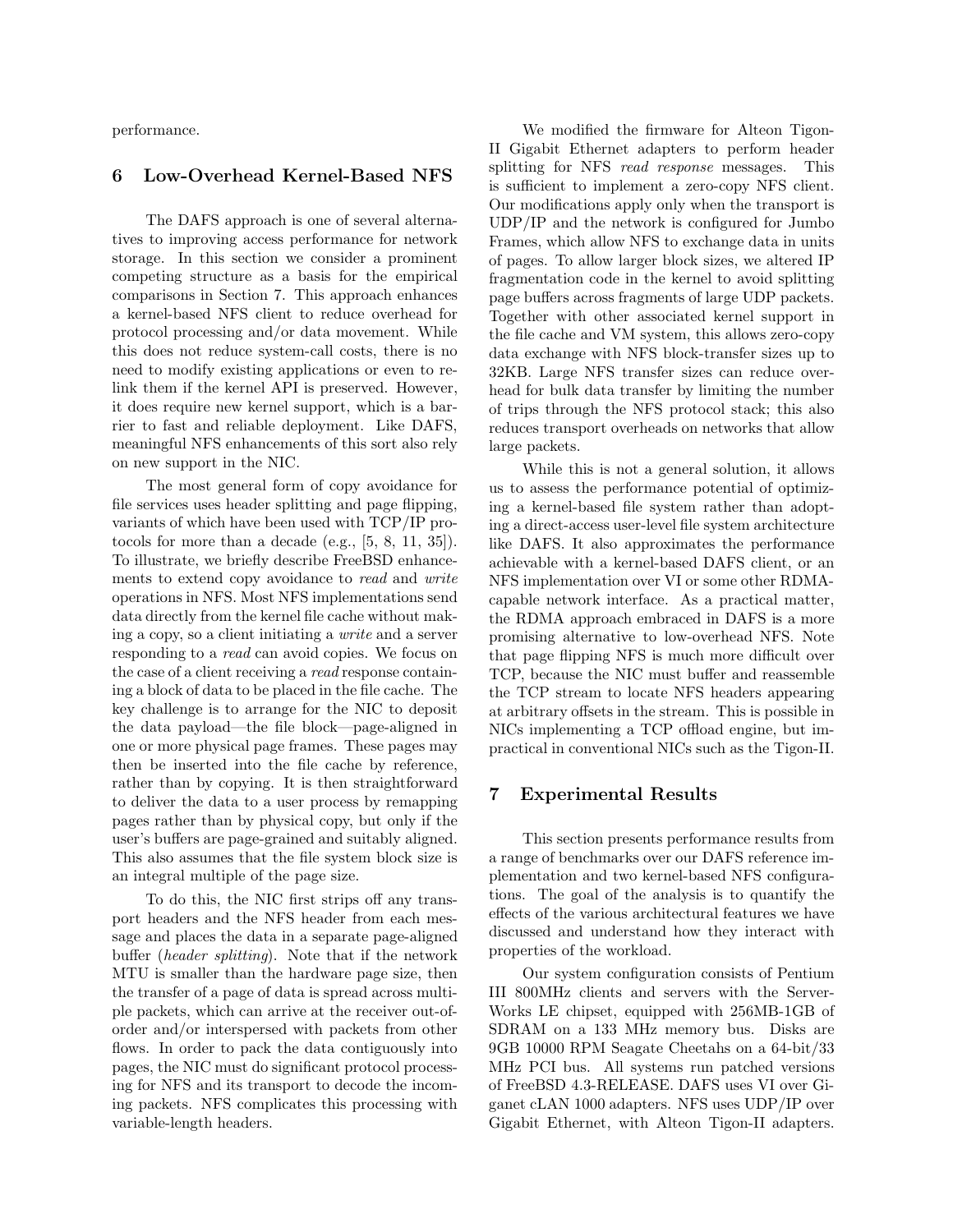Table 1: Baseline Network Performance.

|           | VI/cLAN            | $UDP/Tigon-II$     |
|-----------|--------------------|--------------------|
| Latency   | $30 \mu s$         | 132 $\mu$ s        |
| Bandwidth | $113 \text{ MB/s}$ | $120 \text{ MB/s}$ |

Table 1 shows the raw one-byte roundtrip latency and bandwidth characteristics of these networks. The Tigon-II has a higher latency partly due to the datapath crossing the kernel UDP/IP stack. The bandwidths are comparable, but not identical. In order to best compare the systems, we present performance results in Sections 7.1 and 7.2 normalized to the maximum bandwidth achievable on the particular technology.

NFS clients and servers exchange data in units of 4KB, 8KB, 16KB or 32KB (the NFS block I/O transfer size is set at mount time), sent in fragmented UDP packets over 9000-byte MTU Jumbo Ethernet frames to minimize data transfer overheads. Checksum offloading on the Tigon-II is enabled, minimizing checksum overheads. Interrupt coalescing on the Tigon-II was set as high as possible without degrading the minimum one-way latency of about 66µs for one-byte messages. NFS client (nfsiod) and server (nfsd) concurrency was tuned for best performance in all cases.

For NFS experiments with copy avoidance  $(NFS-nocopy)$ , we modified the Tigon-II firmware, IP fragmentation code, file cache code, VM system and Tigon-II driver for NFS/UDP header splitting and page remapping as described in Section 6. This configuration is the state of the art for low-overhead data transfer over NFS. Experiments with the standard NFS implementation (NFS) use the standard Tigon-II driver and vendor firmware.

## 7.1 Bandwidth and Overhead

We first explore the bandwidth and client CPU overhead for reads with and without read-ahead. These experiments use a 1GB server cache prewarmed with a 768MB dataset. For this experiment, we factor out client caching as the NFS client cache is too small to be effective and the DAFS client does not cache. Thus these experiments are designed to stress the network data transfer. These results are representative of workloads with sequential I/O on large disk arrays or asynchronous random-access loads on servers with sufficient disk arms to deliver data to the client at network speed. None of the architectural features discussed yield much benefit for workloads and servers that are disk-bound, as they have no effect on the remote file system or disk system performance, as shown in Section 7.4.

The application's request size for each file I/O request is denoted block size in the figures. The ideal block size depends on the nature of the application; large blocks are preferable for applications that do long sequential reads, such as streaming multimedia, and smaller blocks are useful for nonsequential applications, such as databases.

In the read-ahead (sequential) configurations, the DAFS client uses the asynchronous I/O API (Section 3.3), and NFS has kernel-based sequential read-ahead enabled. For the experiments without read-ahead (random access), we tuned NFS for best-case performance at each request size (block size). For request sizes up to 32K, NFS is configured for a matching NFS transfer size, with readahead disabled. This avoids unnecessary data transfer or false prefetching. For larger request sizes we used an NFS transfer size of 32K and implicit readahead up to the block size. One benefit of the userlevel file system structure is that it allows clients to select transfer size and read-ahead policy on a per-application basis. All DAFS experiments use a transfer size equal to the request block size.

Random access reads with read-ahead disabled. The left graphs in Figure 3 and Figure 4 reports bandwidth and CPU utilization, respectively, for random block reads with read-ahead disabled. All configurations achieve progressively higher bandwidths with increasing block size, since the wire is idle between requests. The key observation here is that with small request sizes the DAFS configuration outperforms both NFS implementations by a factor of two to three. This is due to lower operation latency, stemming primarily from the lower network latency (see Table 1) but also from the lower per-I/O overhead. This lower overhead results from the transport protocol offload to the direct-access NIC, including reduced system-call and interrupt overhead possible with user-level networking.

With large request sizes, transfer time dominates. NFS peaks at less than one-half the link bandwidth (about 60 MB/s), limited by memory copying overhead that saturates the client CPU. DAFS achieves wire speed using RDMA with low client CPU utilization, since the CPU is not involved in the RDMA transfers. NFS-nocopy eliminates the copy overhead with page flipping; it also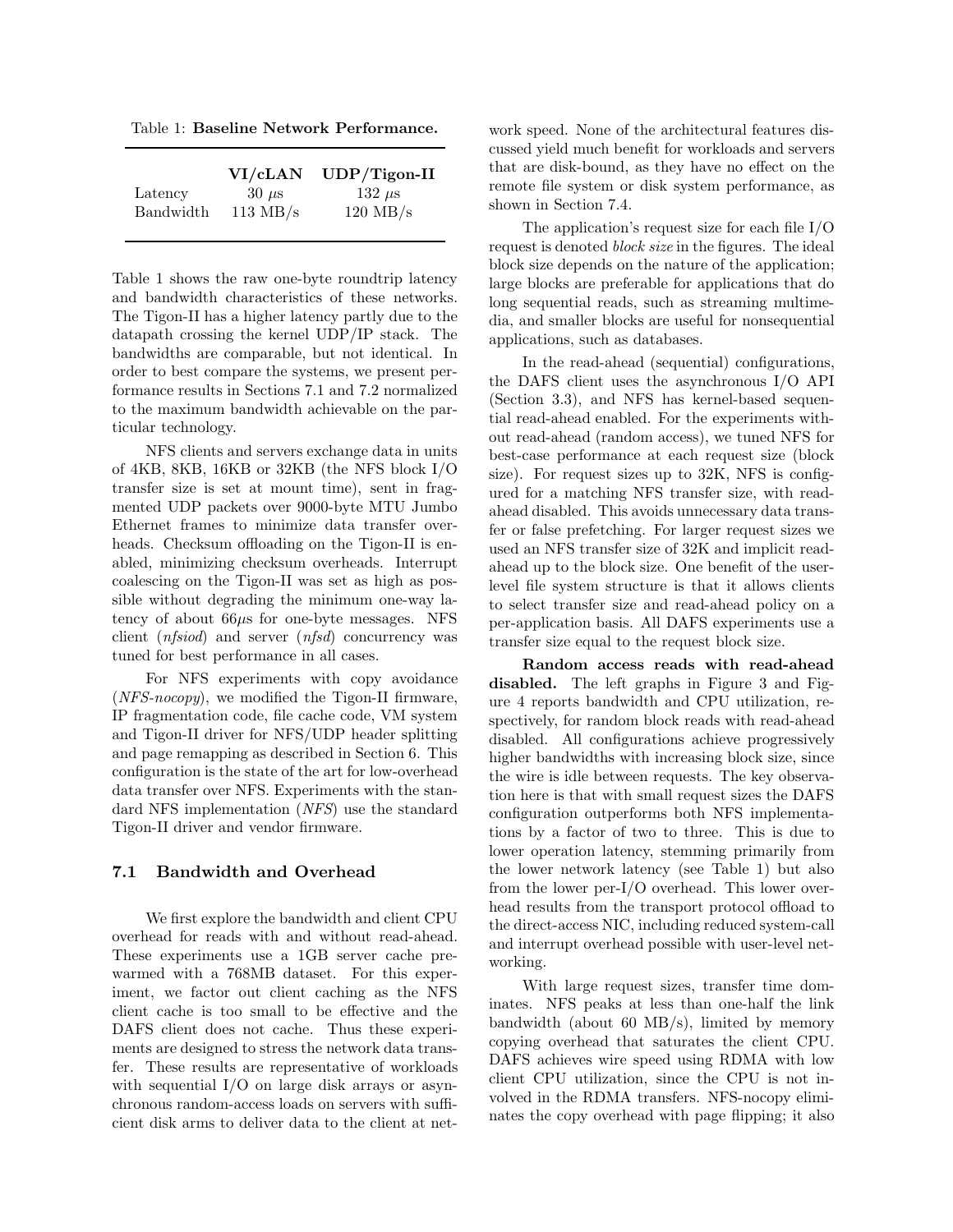

Figure 3: Read bandwidth without (left) and with (right) read-ahead.



Figure 4: **Read client CPU utilization**  $(\%)$  without (left) and with (right) read-ahead.

approaches wire speed for large block sizes, but the overhead for page flipping and kernel protocol code consumes 50% of the client CPU at peak bandwidth.

Sequential reads with read-ahead. The right graphs in Figure 3 and Figure 4 report bandwidths and CPU utilization for a similar experiment using sequential reads with read-ahead enabled. In this case, all configurations reach their peak bandwidth even with small block sizes. Since the bandwidths are roughly constant, the CPU utilization figures highlight the differences in the protocols. Again, when NFS peaks, the client CPU is saturated; the overhead is relatively insensitive to block size because it is dominated by copying overhead.

Both NFS-nocopy and DAFS avoid the byte copy overhead and exhibit lower CPU utilization than NFS. However, while CPU utilization drops off with increasing block size, this drop is significant for DAFS, but noticeably less so for NFSnocopy. The NFS-nocopy overhead is dominated by page flipping and transport protocol costs, both of which are insensitive to block size changes beyond the page size and network MTU size. In contrast, the DAFS overhead is dominated by request initiation and response handling costs in the file system client code, since the NIC handles data transport using RDMA. Therefore, as the number of requests drops with the increasing block size, the client CPU utilization drops as well.

The following experiments illustrate the importance of these factors for application performance.

#### 7.2 TPIE Merge

This experiment combines raw sequential I/O performance, including writes, with varying amounts of application processing. As in the previous experiment, we configure the system to stress client data-transfer overheads, which dominate when the server has adequate CPU and I/O bandwidth for the application. In this case the I/O load is spread across two servers using 600MB memory-based file systems. Performance is limited by the client CPU rather than the server CPU, network, or disk I/O.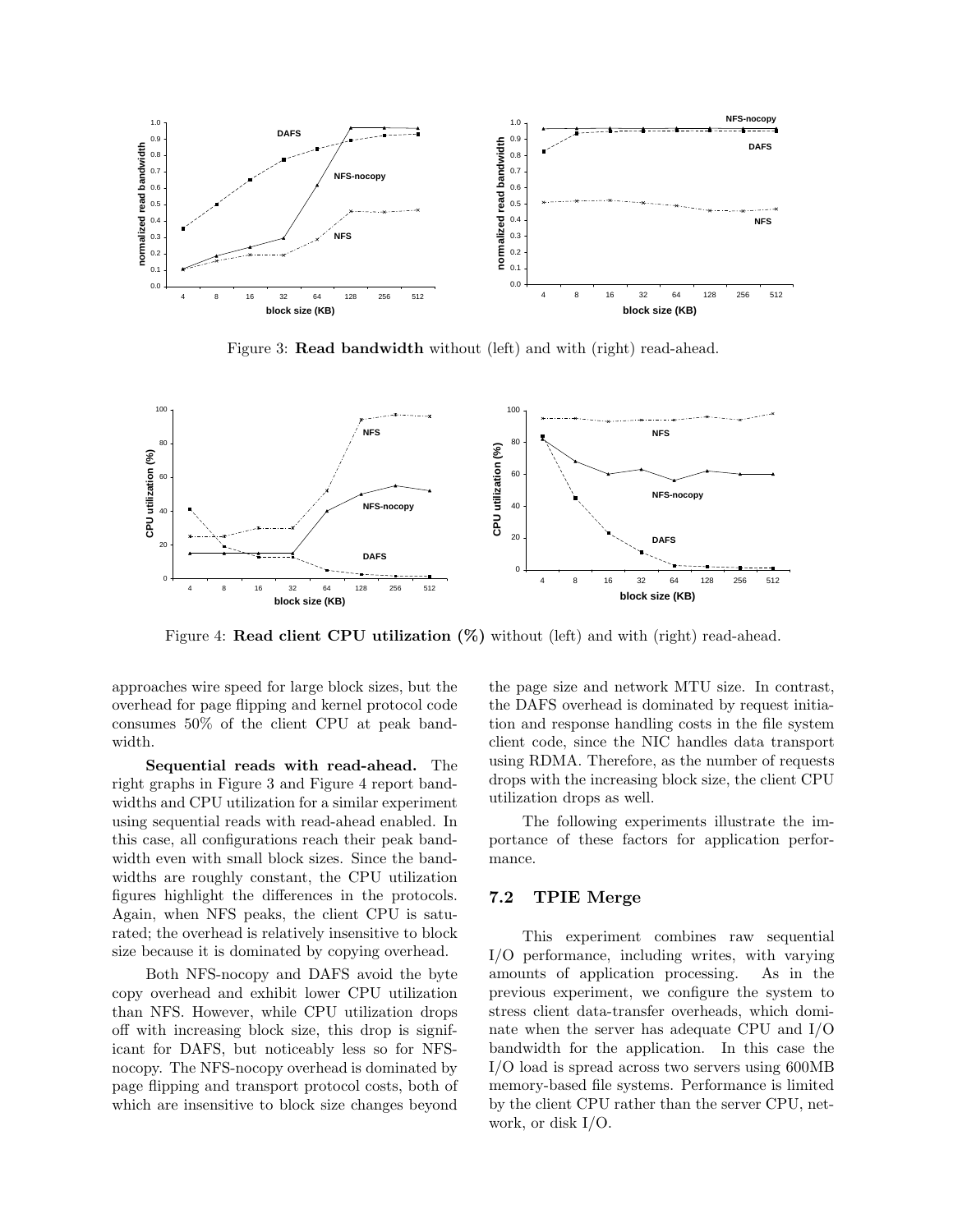

Figure 5: **TPIE** Merge throughput for  $n = 8$ .

The benchmark is a TPIE-based sequential record *Merge* program, which combines  $n$  sorted input files of  $x$  y-byte records, each with a fixed-size key (an integer), into one sorted output file. Performance is reported as total throughput:

$$
\frac{2 \cdot n \cdot x \cdot y}{t} \quad \frac{\text{(bytes)}}{\text{(sec)}}
$$

This experiment shows the effect of lowoverhead network I/O on real application performance, since the merge processing competes with I/O overhead for client CPU cycles. Varying the merge order  $n$  and/or record size  $y$  allows us to control the amount of CPU work the application performs per block of data. CPU cost per record (key comparisons) increases logarithmically with  $n$ ; CPU cost per byte decreases linearly with record size. This is because larger records amortize the comparison cost across a larger number of bytes, and there are fewer records per block.

We ran the *Merge* program over two variants of the TPIE library, as described in Section 5. One variant (TPIE/DAFS) is linked with the userlevel DAFS client and accesses the servers using DAFS. In this variant, TPIE manages the streaming using asynchronous I/O, with zero-copy reads using RDMA and zero-copy writes using inline DAFS writes over the cLAN's scatter/gather messaging (cLAN does not support DAFS writes using RDMA). The second variant (TPIE/NFS) is configured to use the standard kernel file system interface to access the servers over NFS. For TPIE/NFS, we ran experiments using both standard NFS and NFSnocopy configurations, as in the previous section. For the NFS configurations, we tuned read-ahead and write-behind concurrency (nfsiods) for the best performance in all cases. The TPIE I/O request size was fixed to 32KB.

Figure 5 shows normalized merge throughput

results; these are averages over ten runs with a variance of less than 2% of the average. The merge order is  $n=8$ . The record size varies on the x-axis, showing the effect of changing the CPU demands of the application. The results show that the lower overhead of the DAFS client (noted in the previous section) leaves more CPU and memory cycles free for the application at a given I/O rate, resulting in higher merge throughputs. Note that the presence of application processing accentuates the gap relative to the raw-bandwidth tests in the previous subsection. It is easy to see that when the client CPU is saturated, the merge throughput is inversely proportional to the total processing time per block, i.e., the sum of the total per-block I/O overhead and application processing time.

For example, on the right side of the graph, where the application has the highest I/O demand (due to larger records) and hence the highest I/O overhead, DAFS outperforms NFS-nocopy by as much as 40%, as the NFS-nocopy client consumes up to 60% of its CPU in the kernel executing protocol code and managing I/O. Performance of the NFS configuration is further limited by memory copying through the system-call interface in writes.

An important point from Figure 5 is that the relative benefit of the low-overhead DAFS configuration is insignificant when the application is compute-bound. As application processing time per block diminishes (from left to right in Figure 5), reducing I/O overhead yields progressively higher returns because the I/O overhead is a progressively larger share of total CPU time.

#### 7.3 PostMark

PostMark [22] is a synthetic benchmark aimed at measuring file system performance over a workload composed of many short-lived, relatively small files. Such a workload is typical of mail and netnews servers used by Internet Service Providers. PostMark workloads are characterized by a mix of metadata-intensive operations. The benchmark begins by creating a pool of files with random sizes within a specified range. The number of files, as well as upper and lower bounds for file sizes, are configurable. After creating the files, a sequence of transactions is performed. These transactions are chosen randomly from a file creation or deletion operation paired with a file read or write. A file creation operation creates and writes random text to a file. File deletion removes a random file from the active set. File read reads a random file in its entirety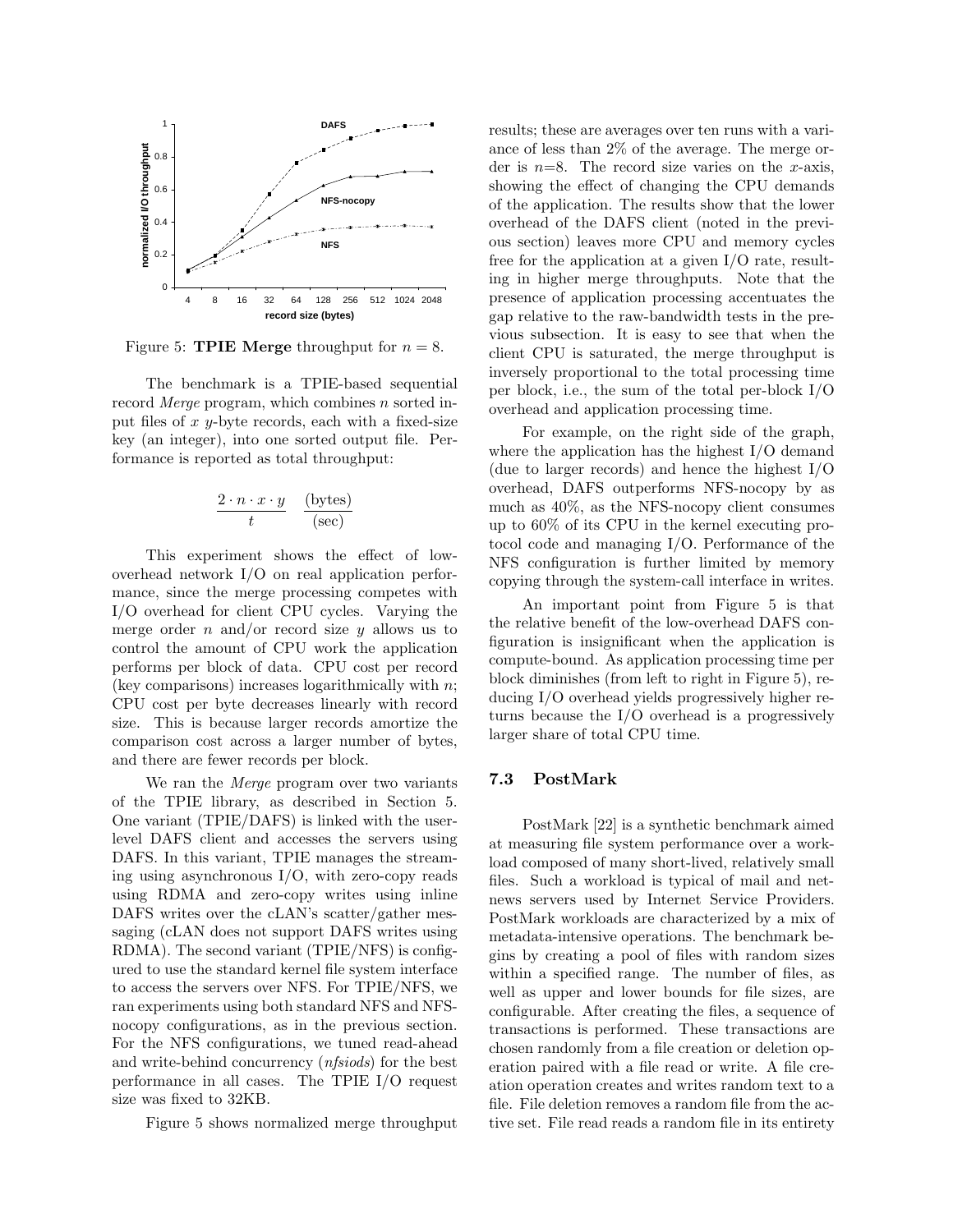and file write appends a random amount of data to a randomly chosen file. In this section, we consider DAFS as a high-performance alternative to NFS for deployment in mail and netnews servers [9, 10].

We compare PostMark performance over DAFS to NFS-nocopy. We tune NFS-nocopy to exhibit best-case performance for the average file size used each time. For file sizes less than or equal to 32K, NFS uses a block size equal to the file size (to avoid read-ahead). For larger file sizes, NFS uses 32K blocks, and read-ahead is adjusted according to the file size. Read buffers are page-aligned to enable page remapping in delivering data to the user process. In all cases an FFS file system is exported using soft updates [17] to eliminate synchronous disk I/O for metadata updates.

Our NFS-nocopy implementation is based on NFS Version 3 [30]. It uses write-behind for file data: writes are delayed or asynchronous depending on the size of the data written. On close, the NFS client flushes dirty buffers to server memory and waits for flushing to complete but does not commit them to server disk. NFS Version 3 opento-close consistency dictates that cached file blocks be re-validated with the server each time the file is  $opened<sup>1</sup>$ .

With DAFS, the client does not cache and all I/O requests go to the server. Writes are not synchronously committed to disk, offering a data reliability similar to that provided by NFS. DAFS inlines data with the write RPC request (since the cLAN cannot support server-initiated RDMA read operations required for direct file writes) but uses direct I/O for file reads. In both cases, the client waits for the RPC response.

A key factor that determines PostMark performance is the cost of metadata operations (e.g., open, close, create, delete). Enabling soft updates on the server-exported filesystem decouples metadata updates from the server disk I/O system. This makes the client metadata operation cost sensitive to the client-server RPC as well as to the metadata update on the server filesystem. As the number of files per directory increases, the update time on the server dominates because FFS performs a linear time lookup. Other factors affecting performance are client caching and network I/O.

In order to better understand the PostMark



Figure 6: PostMark. Effect of I/O boundedness.

performance, we measured the latency of the microoperations involved in each PostMark transaction. As we saw in Table 1, the Tigon-II has significantly higher roundtrip latency than the cLAN. As a result, there is a similar difference in the null-RPC cost which makes the cLAN RPC three times faster than Tigon-II RPC (47 $\mu$ s vs. 154 $\mu$ s). In addition, all DAFS file operations translate into a single RPC to the server. With NFS, a file create or remove RPC is preceded by a second RPC to get the attributes of the directory that contains the file. Similarly, a file open requires an RPC to validate the file's cached blocks. The combination of more expensive and more frequent RPCs introduces a significant performance differential between the two systems.

This experiment measures the effect of increasing I/O boundedness on performance. We increase the average file size from 4KB to 64KB, maintaining a small number of files (about 150) to minimize the server lookup time. Each run performs 30,000 transactions, each of which is a create or delete paired with a read operation. We report the average of ten runs, which have a variance under 10% of the average. The client and server have 256MB and 1GB of memory, respectively. At small file sizes, the increased cost of metadata operations for NFS-nocopy dominates its performance. As the I/O boundedness of the workload increases, DAFS performance becomes dominated by network I/O transfers and drops linearly. For large file sizes, reads under NFS-nocopy benefit from caching, but writes still have to go to the server to retain opento-close semantics.

This experiment shows that DAFS outperforms NFS-nocopy by more than a factor of two for small files due largely to the lower latency of metadata operations on the cLAN network. Part of this difference could be alleviated by improvements in networking technology. However, the difference

<sup>&</sup>lt;sup>1</sup>In the NFS implementation we used, writing to a file before closing it originally resulted in an invalidation of cached blocks in the next open of that file, as the client could not tell who was responsible for the last write. We modified our implementation to avoid this problem.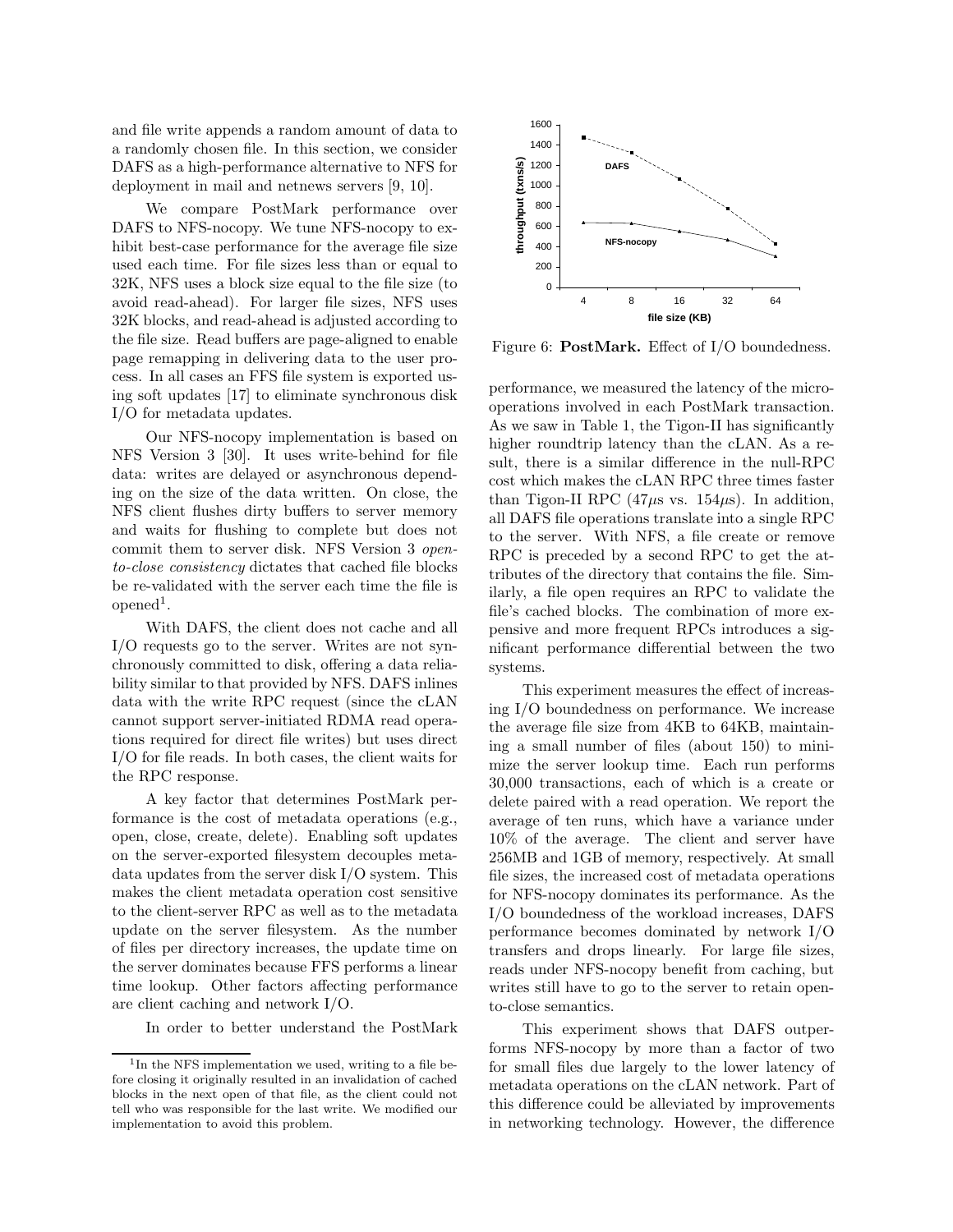

Figure 7: Berkeley DB. Effect of double caching and remote memory access performance.

in the number of RPCs between DAFS and NFS is fundamental to the protocols. For larger files, the NFS-nocopy benefit from client caching is limited by its consistency model that requires waiting on outstanding asynchronous writes on file close.

#### 7.4 Berkeley DB

In this experiment, we use a synthetic workload composed of read-only transactions, each accessing one small record uniformly at random from a B-tree to compare db performance over DAFS to NFS-nocopy. The workload is single-threaded and read-only, so there is no logging or locking. In all experiments, after warming the db cache we performed a sequence of read transactions long enough to ensure that each record in the database is touched twice on average. The results report throughput in transactions per second. The unit of I/O is a 16KB block.

We vary the size of the db working set in order to change the bottleneck from local memory, to remote memory, to remote disk I/O. We compare a DAFS db client to an NFS-nocopy db client both running on a machine with 256MB of physical memory. In both cases the server runs on a machine with  $1GB$  of memory. Since we did not expect readahead to help in the random access pattern considered here, we disable read-ahead for NFS-nocopy and use a transfer size of 16K. The db user-level cache size is set to the amount of physical memory expected to be available for allocation by the user process. The DAFS client uses about 36MB for communication buffers and statically-sized structures leaving about 190MB to the db cache. To facilitiate comparison between the systems, we configure the cache identically for NFS-nocopy.

Figure 7 reports throughput with warm db and server cache. In NFS-nocopy, reading through the file system cache creates competition for physical memory between the user-level and file system caches (Section 5). For database sizes up to the size of the db cache, the user-level cache is able to progressively use more physical memory during the warming period, as network I/O diminishes. Performance is determined by local memory access as db eventually satisfies requests entirely from the local cache.

Once the database size exceeds the client cache, performance degrades as both systems start accessing remote memory. NFS-nocopy performance degrades more sharply due to two effects. First, the double caching effect creating competition for physical memory between the user-level and file system caches is now persistent due to increased network I/O demands. As a result, the filesystem cache grows and user-level cache memory is paged out to disk causing future page faults. Second, since the db API issues unaligned page reads from the file system, NFS-nocopy cannot use page remapping to deliver data to the user process. The DAFS client avoids these effects by maintaining a single client cache and doing direct block reads into db buffers. For database sizes larger than 1GB that cannot fit in the server cache, both systems are disk I/O bound on the server.

#### 8 Conclusions

This paper explores the key architectural features of the Direct Access File System (DAFS), a new architecture and protocol for networkattached storage over direct-access transport networks. DAFS or other approaches that exploit such networks and user-level file systems have the potential to close the performance gap between fullfeatured network file services and network storage based on block access models.

The contribution of our work is to characterize the issues that determine the effects of DAFS on application performance, and to quantify these effects using experimental results from a public DAFS reference implementation for an open-source Unix system (FreeBSD). For comparison, we report results from an experimental zero-copy NFS implementation. This allows us to evaluate the sources of the performance improvements from DAFS (e.g., copy overhead vs. protocol overhead) and the alternatives for achieving those benefits without DAFS.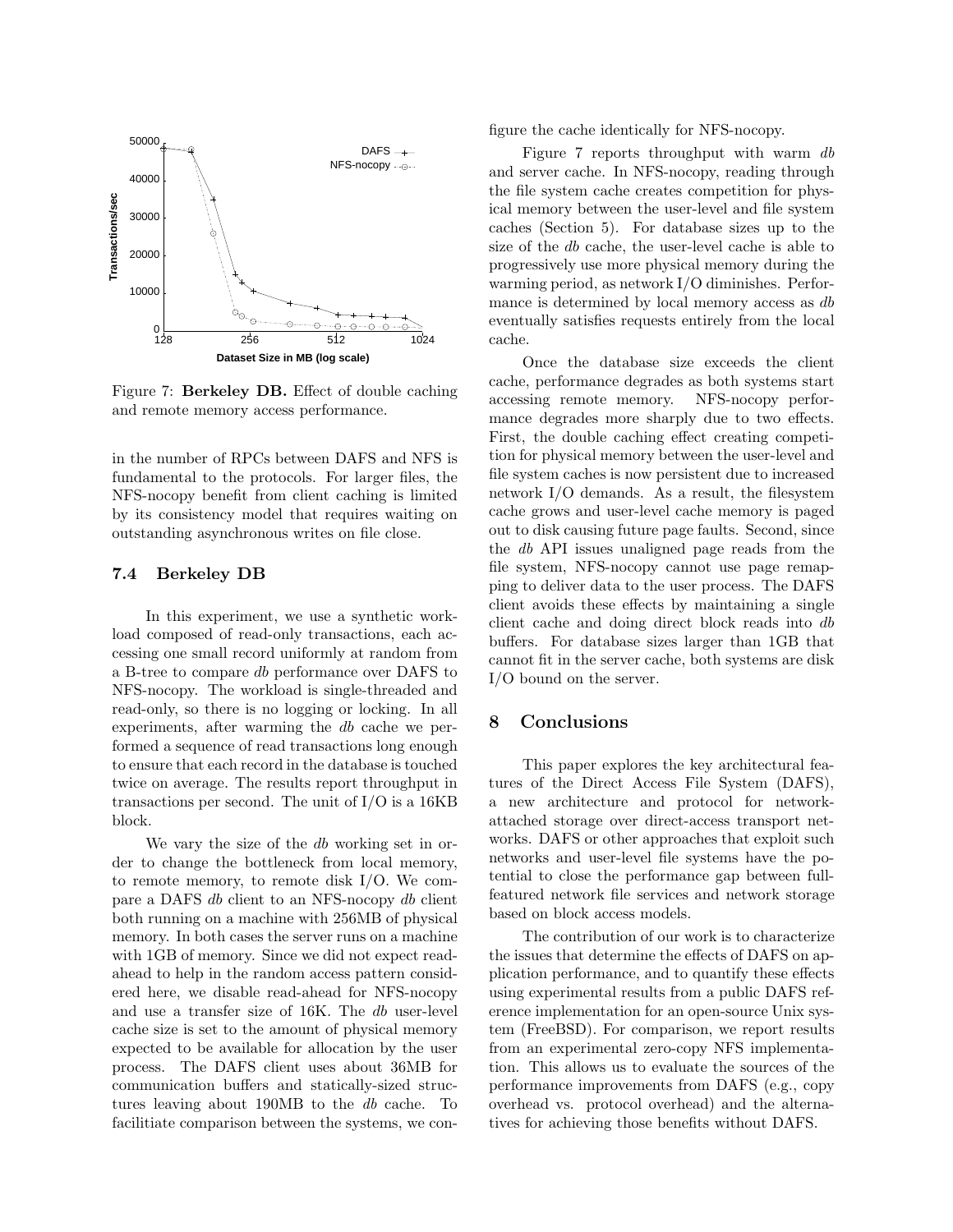DAFS offers significant overhead reductions for high-speed data transfer. These improvements result primarily from direct access and RDMA, the cornerstones of the DAFS design, and secondarily from the effect of transport offload to the network adapter. These benefits can yield significant application improvements. In particular, DAFS delivers the strongest benefit for balanced workloads in which application processing saturates the CPU when I/O occurs at network speed. In such a scenario, DAFS improves application performance by up to 40% over NFS-nocopy for TPIE Merge. However, many workload factors can undermine these benefits. Direct-access transfer yields little benefit with servers that are disk-limited, or with workloads that are heavily compute-bound.

Our results also show that I/O adaptation libraries can obtain benefits from the DAFS userlevel client architecture, without the need to port applications to a new (DAFS) API. Most importantly, adaptation libraries can leverage the additional control over concurrency (asynchrony), data movement, buffering, prefetching and caching in application-specific ways, without burdening applications. This creates an opportunity to address longstanding problems related to the integration of the application and file system for high-performance applications.

#### 9 Acknowledgments

This research was supported by the National Science Foundation (through grants CCR-00-82912, EIA-9972879, and EIA-9870728), Network Appliance, and IBM. We thank our shepherd Greg Ganger and the anonymous reviewers for their valuable comments.

#### 10 Software Availability

The DAFS and NFS-nocopy implementations used in this paper are available from http:// www.eecs.harvard.edu/vino/fs-perf/dafs and http://www.cs.duke.edu/ari/dafs.

## References

- [1] S. Addetia. User-level Client-side Caching for DAFS. Technical report, Harvard University TR-14-01, March 2002.
- [2] D. Anderson, J. S. Chase, S. Gadde, A. Gallatin, and K. Yocum. Cheating the I/O Bottleneck: Network Storage with Trapeze/Myrinet. In Proc. of

Usenix Technical Conference, New Orleans, LA, June 1998.

- [3] L. Arge, J. S. Chase, L. Toma, J. S. Vitter, R. Wickremesinghe, P. N. Halpin, and D. Urban. Flow computation on massive grids. In Proc. of ACM-GIS, ACM Symposium on Advances in Geographic Information Systems, November 2001.
- [4] M. Blumrich, K. Li, R. Alpert, C. Dubnicki, and E. Felten. A Virtual Memory Mapped Network Interface for the SHRIMP Multicomputer. In Proc. of 21st Annual Symposium on Computer Architecture, pages 142–153, April 1994.
- [5] J. Brustoloni. Interoperation of Copy Avoidance in Network and File I/O. In Proc. of 18th IEEE Conference on Computer Communications (INFO-COM'99). New York, NY, March 1999.
- [6] G. Buzzard, D. Jacobson, S. Marovich, and J. Wilkes. An Implementation of the Hamlyn Sender-Managed Interface Architecture. In Proc. of Second Symposium on Operating Systems Design and Implementation, October 1996.
- [7] B. Callaghan. NFS over RDMA. Work-in-Progress Presentation, USENIX File Access and Storage Symposium, Monterey, CA, January 2002.
- [8] J. S. Chase, A. J. Gallatin, and K. G. Yocum. End system optimizations for high-speed TCP. IEEE Communications, Special Issue on TCP Performance in Future Networking Environments, 39(4):68–74, April 2001.
- [9] N. Christenson, D. Beckermeyer, and T. Baker. A Scalable News Architecture on a Single Pool. ;login, 22(3):41–45, December 1997.
- [10] N. Christenson, T. Bosserman, and D. Beckermeyer. A Highly Scalable Electronic Mail Service Using Open Systems. In Proc. of USENIX Symposium on Internet Technologies and Systems, December 1997.
- [11] H. J. Chu. Zero-Copy TCP in Solaris. In Proc. of USENIX Technical Conference, San Diego, CA, January 1996.
- [12] Compaq, Intel, Microsoft. Virtual Interface Architecture Specification, Version 1.0, December 1997.
- [13] DAFS Collaborative. DAFS API, Version 1.0, November 2001.
- [14] DAFS Collaborative. Direct Access File System Protocol, Version 1.0, September 2001. http:// www.dafscollaborative.org.
- [15] C. Dalton, G. Watson, C. Calamvokis, A. Edwards, and J. Lumley. Afterburner: A Network-Independent Card Provides Architectural Support for High-Performance Protocols. IEEE Network, pages 36–43, July 1993.
- [16] G. Ganger, D. Engler, M. F. Kaashoek, H. Briceno, R. Hunt, and T. Pinckney. Fast and Flexible